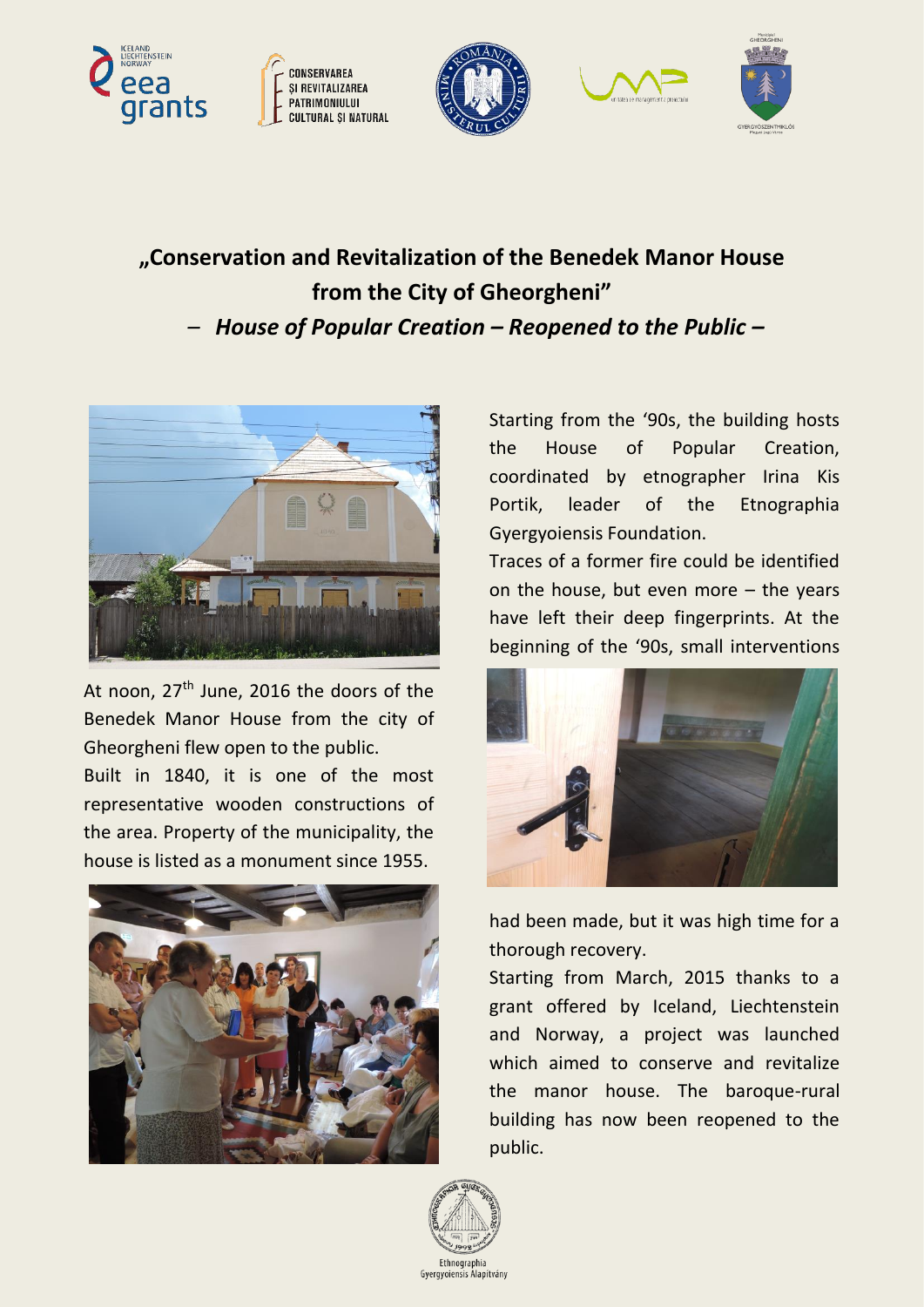





*"We have laid down two basic principles: to keep everything possible, so that old, authentic parts regain their former value, while all the other elements are to be rehabilitated with techniques and surfaces just like old times."* – said arh. Köllő Miklós at the opening ceremony, adding  $-$  , We *have always discussed everything in detail, and then a sample was made – in this way there was no room for major errors."* From cellar to attic, results are sightly.

In the cellar the biggest problem was generated by the level of ground water table, which had negatively affected the









vaults. During the recovery, the brick vaults were repaired and a pomp was installed in order to evacuate waters. The old areaways have been found and reopened - which means a better ventilation for the cellar.

On the roof, beams were doubled, the loamy sealer cleared away, improvised somkestacks demolished, and then each and every slat changed. The constructor



paid special attention to maintain the original, arched form of the roof. The attic is now clear and transparent, if needed, it can easily be transformed into an exhibition-room.

One of the biggest problems in the case of old wooden buildings – wet rot of the soles was present here as well. To get round the phenomenon, the soil has been cleaned away, and then a layer of thermal, and one of hidro-insulation was introduced. What is more, a drain-system has been worked up along the foundation.